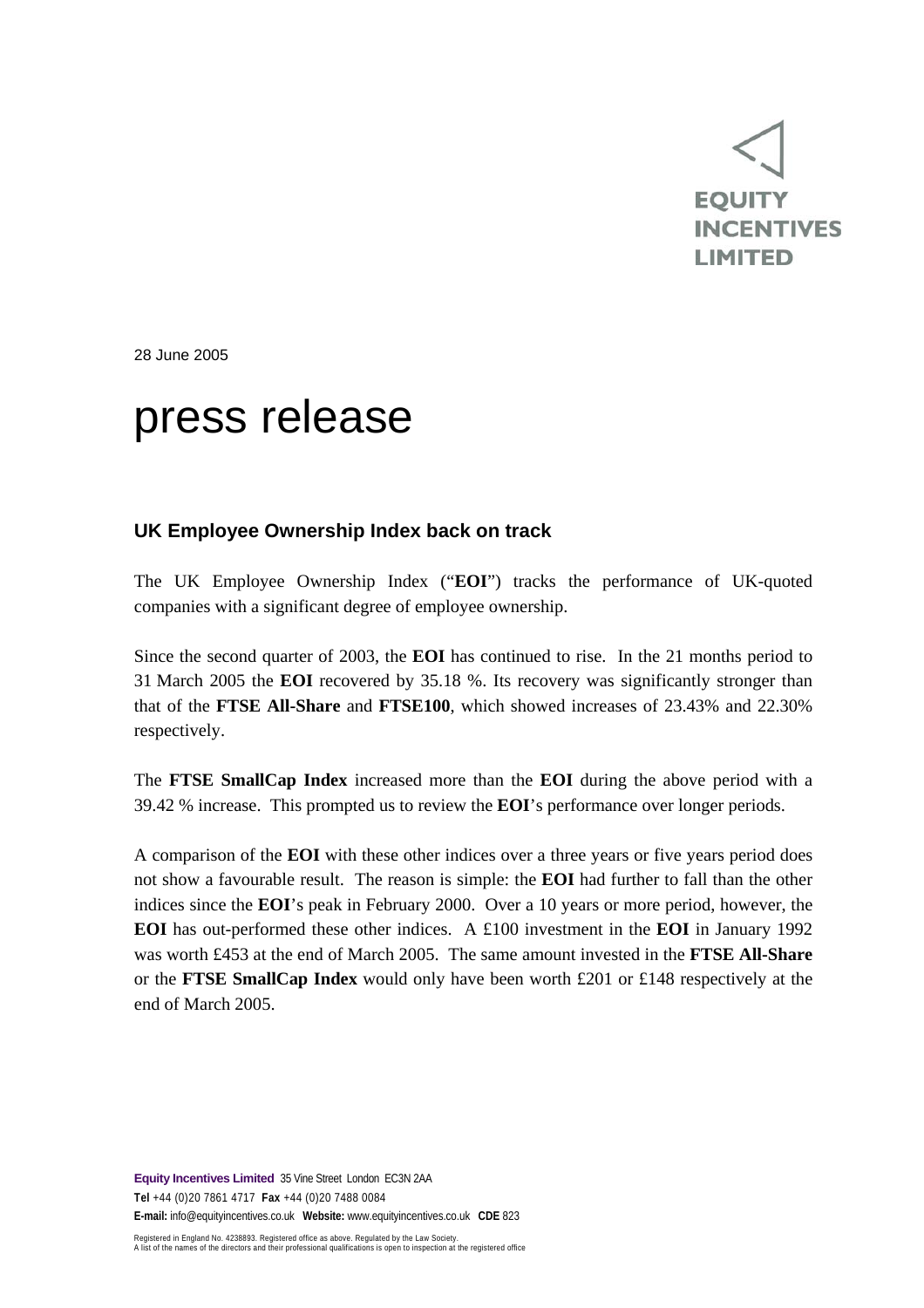*Comparison of the UK Employee Ownership Index against the FTSE All-Share, January 1992 to March 2005* 



Comparison of the EOI, FTSE All-Share, FTSE 100 and FTSE SmallCap indices over 1, 3, 5 and 10 years

| Q1 2005  | <b>EOI</b> | <b>FTSE All-Share</b> | <b>FTSE 100</b> | <b>FTSE SmallCap</b> |
|----------|------------|-----------------------|-----------------|----------------------|
| Q1 2005  | 5.13%      | 2.32%                 | 2.04%           | 5.56%                |
| year     | 11.88%     | 11.84%                | 11.60%          | 11.02%               |
| 3 years  | $-5.01%$   | $-2.36%$              | $-5.51%$        | 14.95%               |
| 5 years  | $-40.11%$  | $-19.43%$             | $-23.70%$       | $-10.22%$            |
| 10 vears | 213.68%    | 60.57%                | 53.31%          | 68.73%               |

| Q4 2004  | <b>EOI</b> | <b>FTSE All-Share</b> | <b>FTSE 100</b> | <b>FTSE SmallCap</b> |
|----------|------------|-----------------------|-----------------|----------------------|
| Q4 2004  | 10.17%     | 6.23%                 | 5.45%           | 7.67%                |
| year     | 8.54%      | 9.46%                 | 7.82%           | 11.48%               |
| 3 years  | $-16.20%$  | $-4.45%$              | $-7.63%$        | 6.34%                |
| 5 years  | $-40.04%$  | $-21.00\%$            | $-25.24\%$      | $-9.91%$             |
| 10 years | 192.48%    | 58.62%                | 57.26%          | 57.67%               |

| Q3 2004 | <b>EOI</b> | <b>FTSE All-Share</b> | <b>FTSE 100</b> | <b>FTSE SmallCap</b> |
|---------|------------|-----------------------|-----------------|----------------------|
| Q3 2004 | $-2.00\%$  | 2.58%                 | 3.25%           | $-0.97%$             |
| year    | 2.48%      | 9.00%                 | 8.53%           | 7.63%                |
| 3 years | 1.73%      | $-5.17%$              | $-8.93%$        | 16.81%               |
| 5 years | $-14.33%$  | $-19.76%$             | $-24.24%$       | $-4.61%$             |
| vears   | 158.34%    | 50.07%                | 52.34%          | 44.21%               |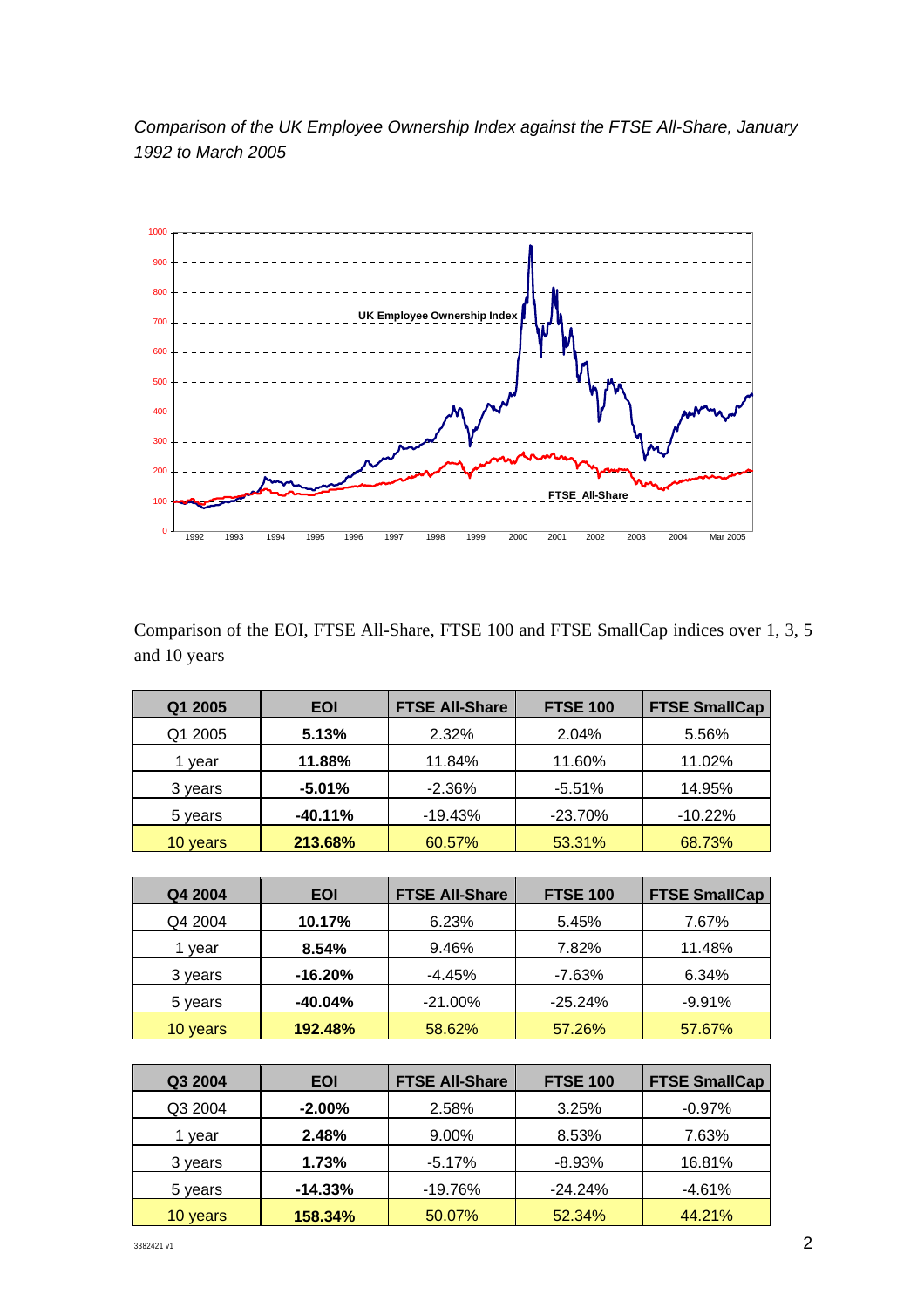| Q <sub>2</sub> 2004 | <b>EOI</b> | <b>FTSE All-Share</b> | <b>FTSE 100</b> | <b>FTSE SmallCap</b> |
|---------------------|------------|-----------------------|-----------------|----------------------|
| Q <sub>2</sub> 2004 | $-0.61%$   | 1.42%                 | 2.10%           | $-2.53%$             |
| year                | 20.09%     | 18.83%                | 11.89%          | 22.40%               |
| 3 years             | $-17.13%$  | $-16.50%$             | $-18.86\%$      | $-10.28%$            |
| 5 years             | $-3.84%$   | $-25.66%$             | $-30.60\%$      | $-3.58%$             |
| 10 years            | 152.10%    | 53.10%                | 53.36%          | 44.48%               |

| Q1 2004  | <b>EOI</b>     | <b>FTSE All-Share</b> | <b>FTSE 100</b> | <b>FTSE SmallCap</b> |
|----------|----------------|-----------------------|-----------------|----------------------|
| Q1 2004  | 2.69%          | $-0.68%$              | $-2.17%$        | 6.33%                |
| vear     | 56.05%         | 22.55%                | 17.28%          | 57.81%               |
| 3 years  | $-22.96\%$     | $-18.64%$             | $-21.74%$       | $-8.59%$             |
| 5 years  | $-4.43%$       | $-22.22%$             | $-28.12%$       | 9.93%                |
| 10 years | <b>146.90%</b> | 40.19%                | 41.71%          | 37.45%               |

| Q4 2003  | <b>EOI</b> | <b>FTSE All-Share</b> | <b>FTSE 100</b> | <b>FTSE SmallCap</b> |
|----------|------------|-----------------------|-----------------|----------------------|
| Q4 2003  | 6.22%      | 5.23%                 | 5.51%           | 3.12%                |
| year     | 46.43%     | 13.80%                | 10.76%          | 33.94%               |
| 3 years  | $-34.67%$  | $-26.13%$             | $-28.08%$       | $-23.02%$            |
| 5 years  | 10.66%     | $-18.13%$             | $-24.51%$       | 18.21%               |
| 10 years | 165.31%    | 30.14%                | 28.87%          | 27.71%               |

| Q3 2003  | <b>EOI</b> | <b>FTSE All-Share</b> | <b>FTSE 100</b> | <b>FTSE SmallCap</b> |
|----------|------------|-----------------------|-----------------|----------------------|
| Q3 2003  | 13.52%     | 5.58%                 | 4.41%           | 14.04%               |
| year     | 37.68%     | 8.12%                 | 4.81%           | 30.91%               |
| 3 years  | $-48.99\%$ | $-31.06%$             | $-32.92%$       | $-29.81%$            |
| 5 years  | 18.33%     | $-5.87\%$             | $-14.38%$       | 22.53%               |
| 10 years | 209.25%    | 38.04%                | 38.26%          | 35.24%               |

| Q <sub>2</sub> 2003 | <b>EOI</b> | <b>FTSE All-Share</b> | <b>FTSE 100</b> | <b>FTSE SmallCap</b> |
|---------------------|------------|-----------------------|-----------------|----------------------|
| Q <sub>2</sub> 2003 | 32.35%     | $9.33\%$              | 7.18%           | 26.31%               |
| year                | $-2.36%$   | $-9.26%$              | $-9.61%$        | $-6.04%$             |
| 3 years             | $-47.62%$  | $-36.42%$             | $-37.80\%$      | $-37.64%$            |
| 5 years             | $-14.18%$  | $-29.35%$             | $-32.19%$       | $-19.14%$            |
| 10 years            | 212.00%    | 37.81%                | 41.43%          | 27.91%               |

For further information please contact:

Graeme Nuttall Managing Director **t:** +44 (0)20 7861 4717 **e: [graeme.nuttall@equityincentives.co.uk](mailto:graeme.nuttall@equityincentives.co.uk)**  Liam Northfield Marketing Department **t:** +44 (0)20 7861 4771 **e: [liam.northfield@equityincentives.co.uk](mailto:liam.northfield@equityincentives.co.uk)** 

**Equity Incentives Limited** 35 Vine Street London EC3N 2AA